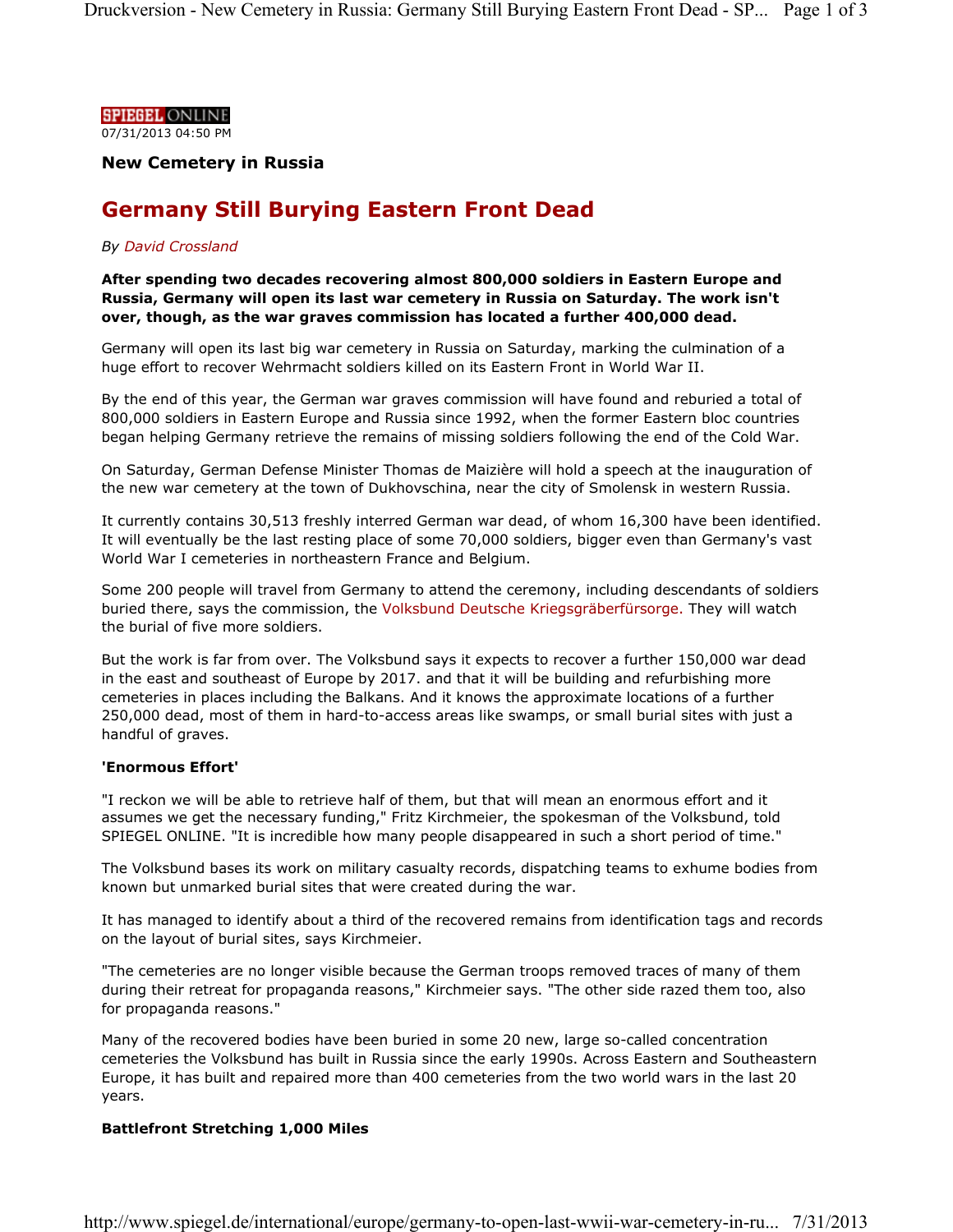The casualty figures are a reminder of the scale and ferocity of the fighting along the Eastern Front during WWII.

"The sheer numbers of German casualties being recovered from the battlefront are absolutely staggering," Harry Bennett, a British historian at Plymouth University, told SPIEGEL ONLINE. "It really brings it home to you, not just on a historical but actually on a very personal level."

"Most battlefields you can drive across in a matter of hours, but with the campaign in eastern Europe you're dealing with a battefield stretching from the Baltic to the Black Sea. It takes days to drive across," he says.

"The German military viewed the Soviets on the one hand as ferocious, capable and difficult opponents after the initial advances of 1941, but underpinning it was a hatred of Slavs, who were seen as lesser life forms, *Untermenschen*. That paved the way for brutality towards Red Army prisoners."

While the German losses were enormous, the numbers of Soviet military casualties were much higher. Part of the purpose of the campaign was, after all, the "decimation of the Slavic race," as SS chief Heinrich Himmler put it in a speech a few days before Germany launched its surprise attack.

A total of 2.7 million German soldiers died on the Eastern Front, and 1.4 million German civilians were killed, says Moritz Pfeiffer, a German historian and author who has specialized in the SS and the Wehrmacht's eastern campaign.

#### **'Bloodiest War in History'**

These numbers are dwarfed by the 11.4 million missing and killed Soviet soldiers, including 3.5 million prisoners of war who died in captivity. Soviet civilian losses were even higher at 15.2 million, says Pfeiffer.

"One can justifiably describe the German-Soviet war as the bloodiest war in history," Pfeiffer told SPIEGEL ONLINE. "The German plan for a high-speed Blitzkrieg campaign -- with all the brutality that entailed, the racism and sense of superiority of the German attackers and the desperate, extremely brutal resistance by the Soviet Union -- developed into a cycle of violence that cost some 30 million lives."

Pfeiffer says far more research is needed into the fighting that raged in the Soviet Union in 1943 and 1944, when hundreds of thousands of soldiers were killed in bloody battles and the Wehrmacht operated under a scorched-earth policy as it was driven back.

"We're still in the dark about large parts of this whole chaotic inferno of the German retreats," says Pfeiffer. "These questions are particularly significant because German front-line troops were directly involved in these crimes -- contrary to their more indirect involvement in the Holocaust in the Soviet Union, or in the economic exploitation of the country in fighting the partisans, which all happened in the hinterland."

#### **Respect for Soviet Dead 'Underdeveloped'**

Kirchmeier, the Volksbund spokesman, says the victorious Soviets didn't place much emphasis on identifying their war dead and laying them to rest in individual graves.

"Respect for dead soldiers was pretty underdeveloped in the Soviet Union, they attached a lot of importance to erecting large monuments and having large mass graves of the nameless near or beneath them," says Kirchmeier. "The individual counted for little at the time. But that's been changing in recent years."

In addition, resentment of Russian domination during the Soviet era continues to shape how the fallen are remembered in Russia's neighboring countries.

"In Ukraine I came across a number of Red Army cemeteries, most of which were neglected and some of which were vandalized because these were seen as individuals fighting for a system that